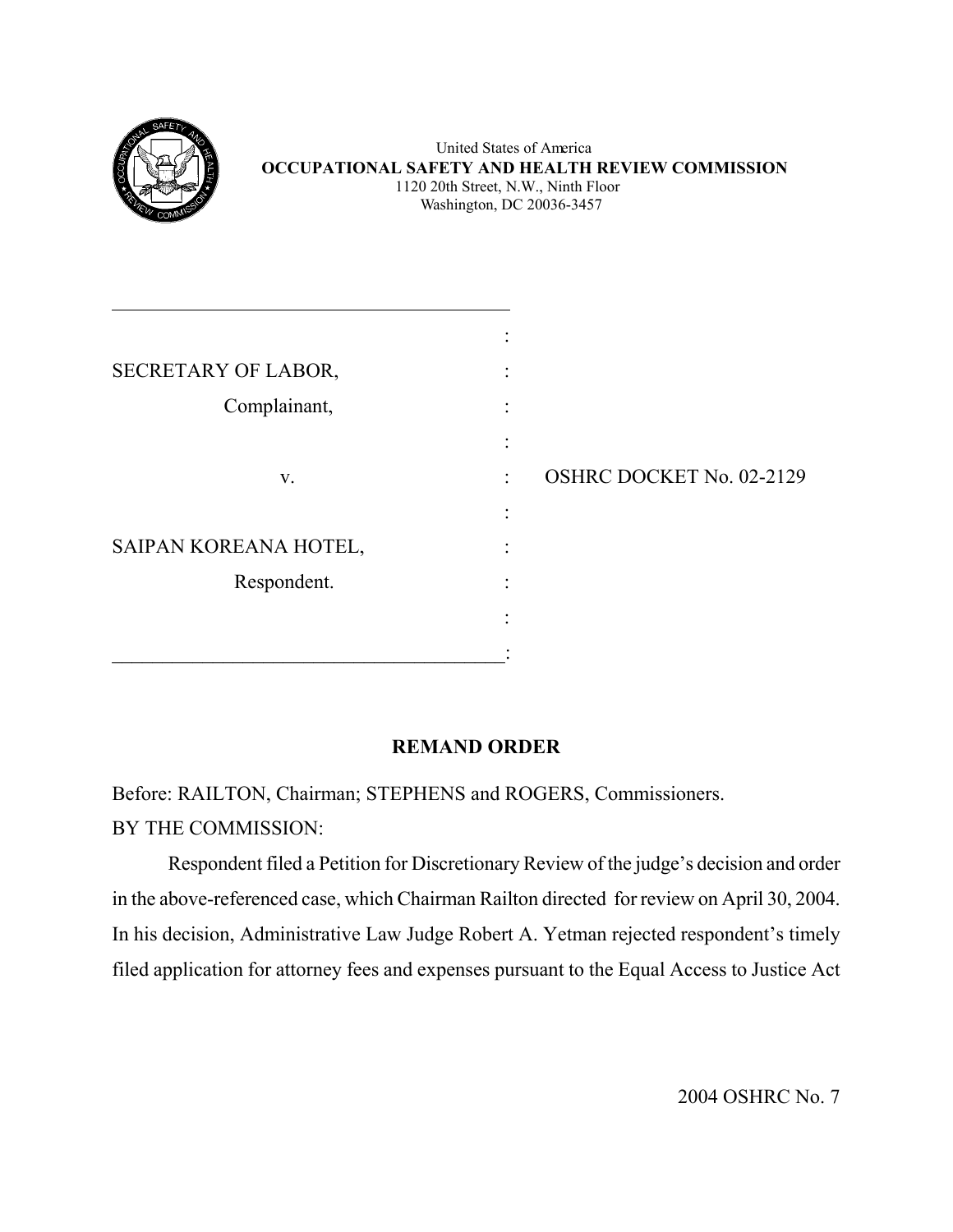(EAJA), 5 U.S.C. § 504, finding that respondent was a prevailing party, but that the Secretary was substantially justified in pursuing the case. In its Petition, respondent correctly notes that the judge did not discuss the record evidence, contained in numerous affidavits, supporting his conclusion that the Secretary had a "reasonable basis" for her assertion that respondent provided housing to its employees as a "formal or de facto" condition of employment, which is a jurisdictional prerequisite to the cited standard. After citing applicable precedent on the legal issues, the judge summarily stated that "[t]he opposing theories presented by both parties appear to be sound and well supported within their respective memoranda . . . , [that] [i]t is not necessary . . . to decide which side would have ultimately prevailed in this complex issue[,]" and that "[b]ased upon the submission of both parties it is concluded that the Secretary was substantially justified in initiating this action in fact and law." Nor, as respondent argues, did the judge specify the factual basis for his conclusion that the Secretary was substantially justified in classifying the hotel as a "temporary labor camp." Noting the complexity of the issue and quality of the parties' legal arguments, the judge simply observed that both parties' sought support for their conflicting interpretations of the issue from many of the same circuit court decisions and OSHA interpretive letters and memoranda, none of which he either cited or identified.

In these circumstances the Commission finds that the judge's decision fails to set forth the requisite evidentiary basis for his conclusion that the Secretary established "substantial justification" for the jurisdictional basis of the citation. *See First Nat'l Bank of Circle*, 732 F.2d 1444, 1447-48 ( $9<sup>th</sup>$  Cir. 1984) (holding that trial court must explain basis of decision denying EAJA fees beyond merely stating that "the legal position of [the government] was defensible, asserted in good faith, and substantially justified"); Administrative Procedure Act, 29 U.S.C. § 557(c)(A); Commission rule 90(a), 29 C.F.R. §2200.90(a).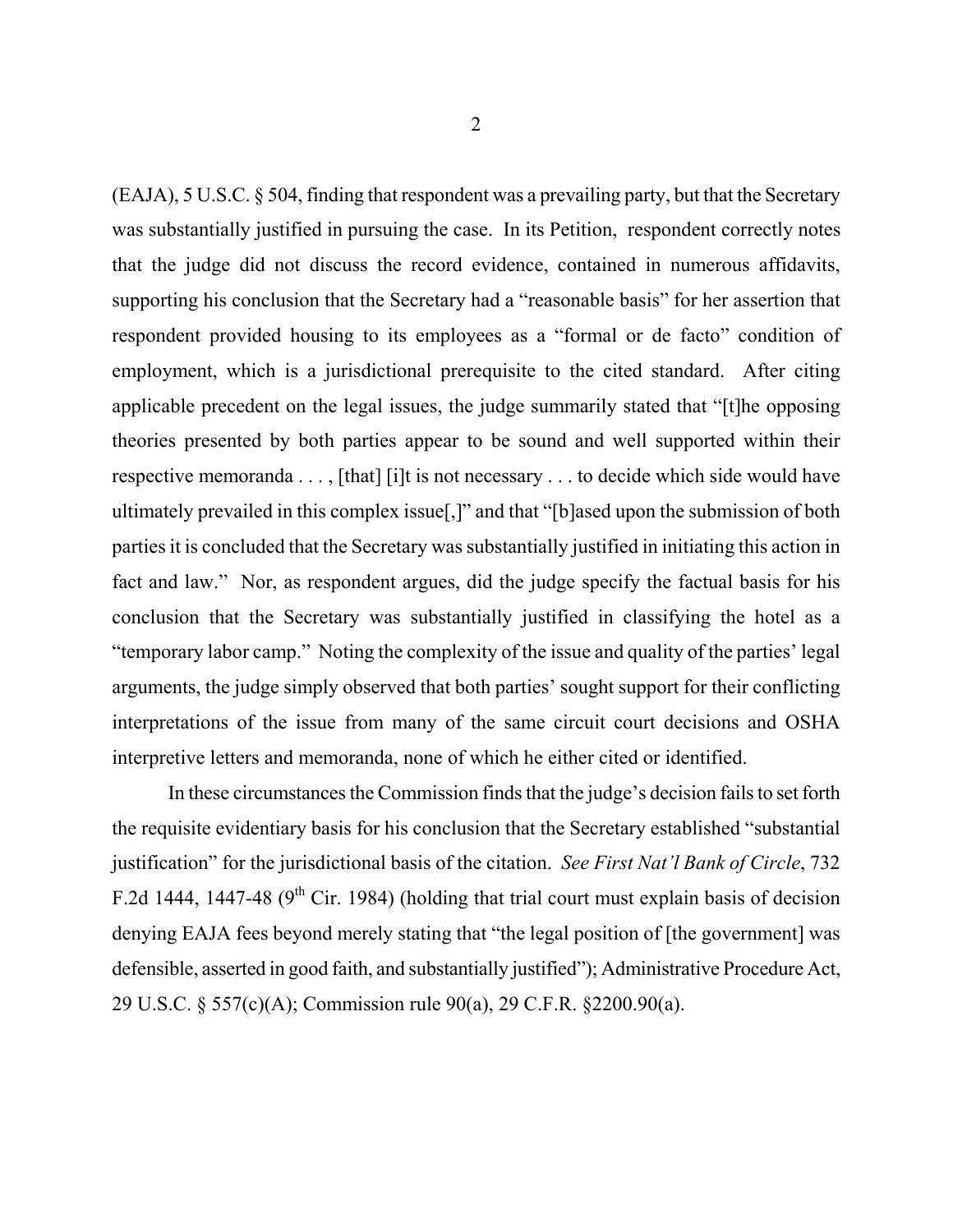Accordingly, we remand this case to the judge for issuance of a decision consistent with this opinion.

So Ordered.

 $\sqrt{s/}$ 

W. Scott Railton Chairman

 $\sqrt{s/}$ 

James M. Stephens Commissioner

 $\sqrt{s/}$ 

Thomasina V. Rogers Commissioner

Dated: May 3, 2004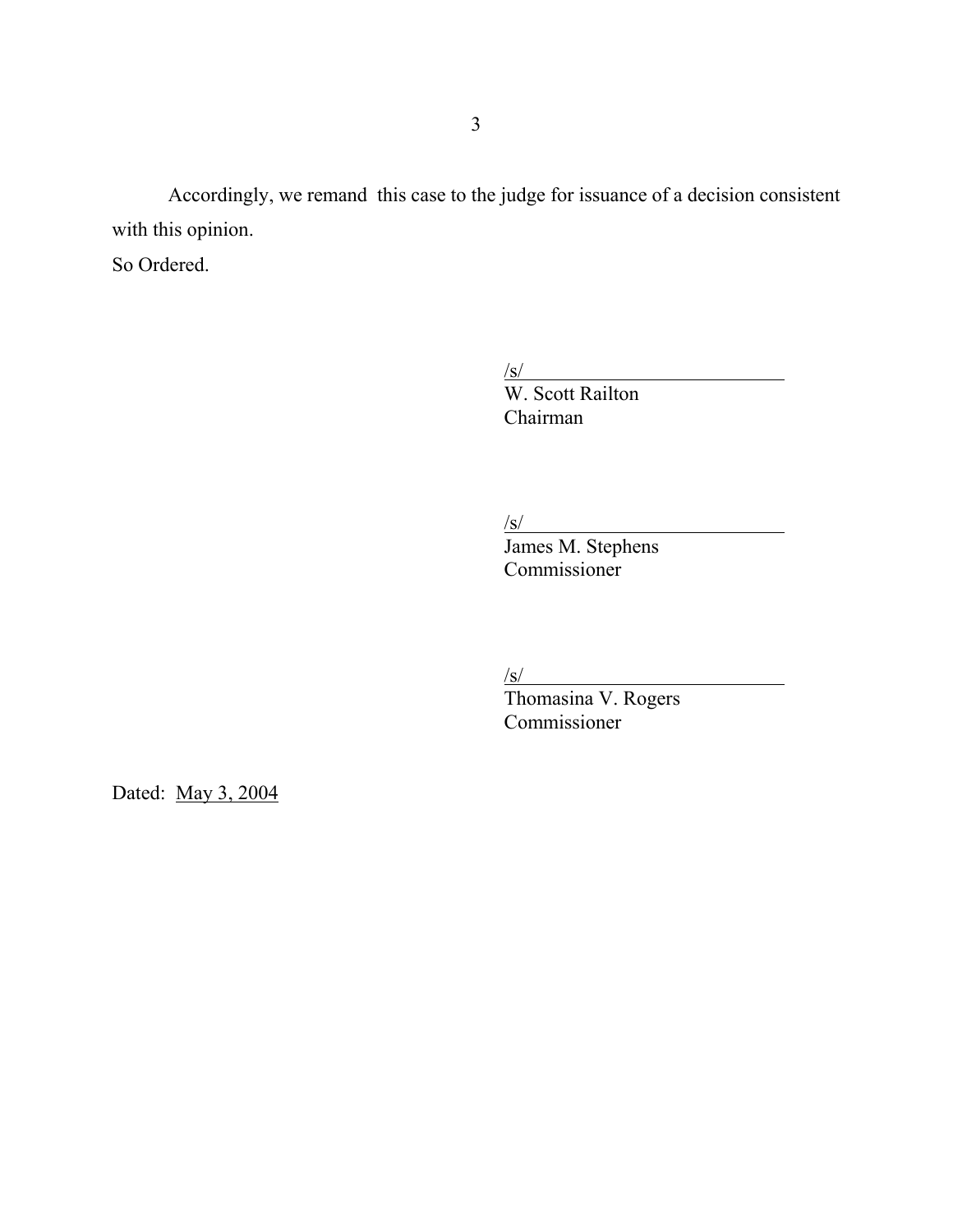

 United States of America **OCCUPATIONAL SAFETY AND HEALTH REVIEW COMMISSION**  1244 North Speer Boulevard, Room 250 Denver, Colorado 80204-3582

Phone: (303) 844-3409 **Fax:** (303) 844-3759

#### SECRETARY OF LABOR,

Complainant,

v.

SAIPAN KOREANA HOTEL, and their successors,

Resp ond ent.

OSHRC DOCKET NO. 02-0929

# **DECISION AND ORDER**

Respondent, Saipan Koreana Hotel, seeks attorney fees and expenses in accordance with the Equal Access to Justice Act, 54 U.S.C. § 504 ("EAJA") and implementing regulations set forth at 29 C.F.R. §2204.101, *et seq.*, for costs incurred in its defense against the Occupational Safety and Health Administration (OSHA).

### **BACKGROUND**

On August 30, 2002, a compliance officer employed by the Occupational Safety and Health Administration (hereinafter "OSHA" or "Complainant") inspected the Respondent's facilities located at Chalan Kanoa, Saipan, Commonwealth of the Northern Mariana Islands (CNMI). Respondent states that it is a corporation organized and existing under the laws of CNMI and engaged in the hotel business for tourists and other visitors to Saipan. At the time of the inspection, Respondent employed ten employees; four of whom resided on the sixth floor of the hotel. The compliance officer obtained a tap water sample from one of the rooms occupied by the employees which, upon analysis, revealed that the sample was contaminated with fecal coliform (e. coli bacteria). Four additional water samples collected from the hotel were similarly contaminated by fecal coliform. A citation was issued to Respondent alleging one serious violation of 29 C.F.R. § 1910.142(c)(1) on the ground that Respondent failed to provide an adequate and convenient water supply for purposes of drinking, cooking, bathing and laundry to its employees. A penalty in the amount of \$750 was proposed for the alleged violation.

Respondent filed a timely notice of contest to the citation and, in answer to the complaint filed by Complainant with this Commission, Respondent generally denied the allegations and affirmatively stated, *inter alia*, that Complainant had no jurisdiction over the hotel and the conditions described in the citation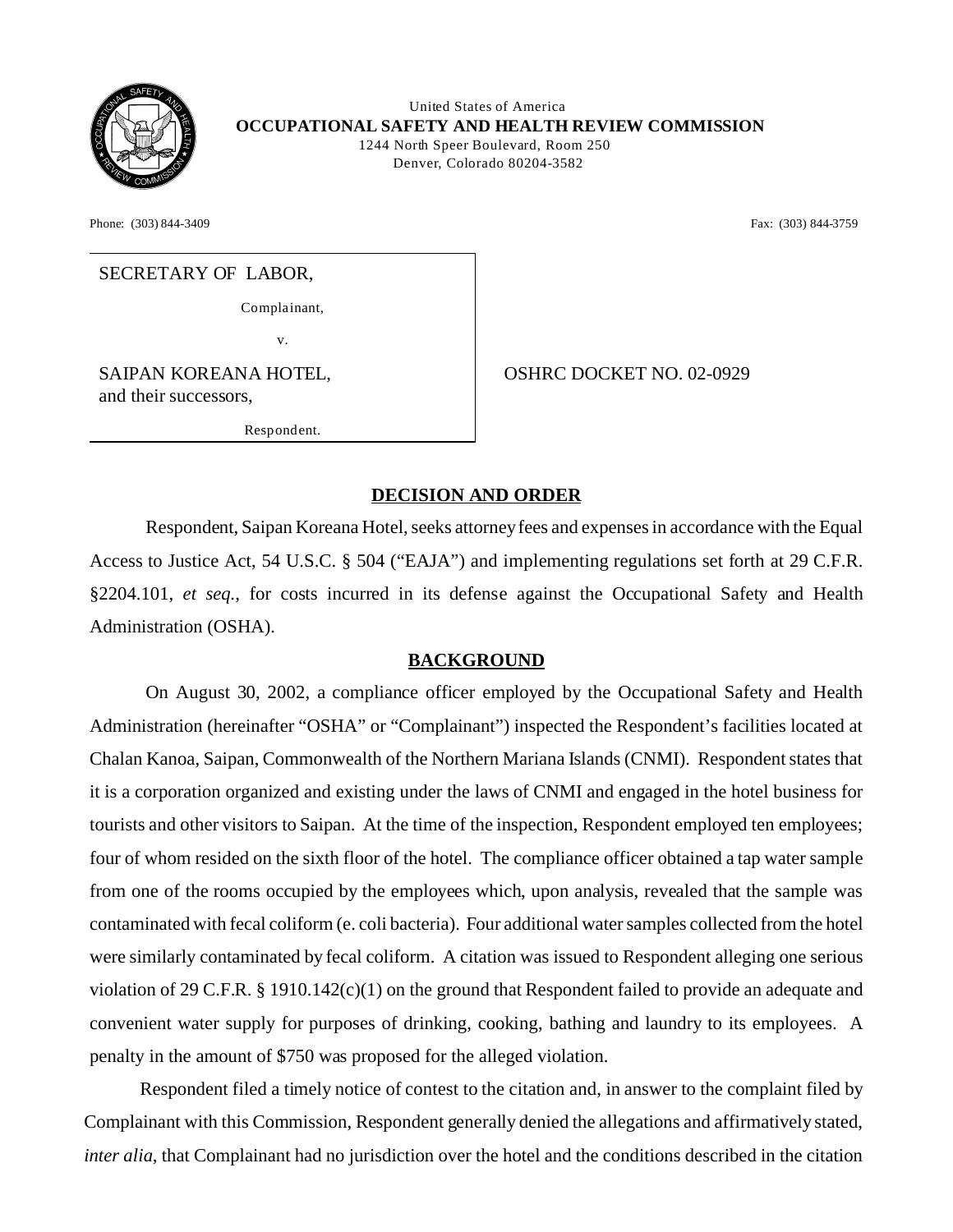"do not constituted (sic) violations" of the standard cited. Respondent also requested that the complaint be dismissed. (Respondent's answer filed with the Commission on January 17, 2003). By electronic mail dated September 16, 2003, Respondent, through its representative, notified OSHA that Respondent "remediated the water problem by removing the water from the tank, and then having the tank cleaned, sanitized and chlorinated . . . " The record reveals that the hotel was equipped with a large water tank on the roof of the hotel which supplied water to the entire building. On September 30, 2003, Complainant filed a motion to dismiss the complaint and citation. By motion dated October 2, 2003, Respondent filed a motion for summary judgment in its favor. By order dated October 15, 2003, Complainant's motion to dismiss was granted and Respondent's motion for summary judgment was denied on the ground that a case or controversy that needed to be litigated no longer existed. That order became a final order of the Commission on November 21, 2003. On December 19, 2003, Respondent filed a timely application for attorney fees. (29 CFR § 2200.302(a)) seeking \$4,358" in legal fees based upon the statutory hourly rate of \$125 per hour. Complainant opposes the application for fees on the grounds that (a) Respondent is not the prevailing party, (b) Complainant was substantially justified in bringing the action, (c) special circumstances make an award unjust and (d) the fees claimed are unreasonable.

#### DISCUSSION

The Equal Access to Justice Act (EAJA) applies to proceedings before the Commission through section 10(c) of the Occupational Safety and Health Act of 1970 (Act), 29 U.S.C. § 651, *et seq.* The purpose of the EAJA is to ensure that an eligible applicant is not deterred from seeking review of, or defending against, unjustified actions by the Secretary. *K.D.K. Upset Forging, Inc.,* 12 BNA OSHC 1857, 1859, 1986 CCH OSHD ¶ 27,612 (No. 81-1932, 1986). An award is made to an eligible applicant who is the prevailing party if the Secretary's action is found to be without substantial justification and there are no special circumstances which make the award unjust. *Asbestos Abatement Consultation & Engineering,*  15 BNA OSHC 1252, 1991 CCH OSHD ¶ 28,628 (No. 87-1522, 1991). While the applicant has the burden of proving eligibility, the Secretary has the burden of demonstrating that her action was substantially justified, 29 C.F.R. § 2204.106(a). However, EAJA does not allow routine award of attorney's fees and expenses to a prevailing party. There is no presumption that the Secretary's position was not substantially justified, simply because she lost the case. Moreover, the Act does not require that the Secretary's decision to litigate be based on substantial probability of prevailing. *S & H Riggers & Erectors, Inc. V. OSHRC*, 672 F.2d 426, 430 ( $5<sup>th</sup>$  Cir. 1982).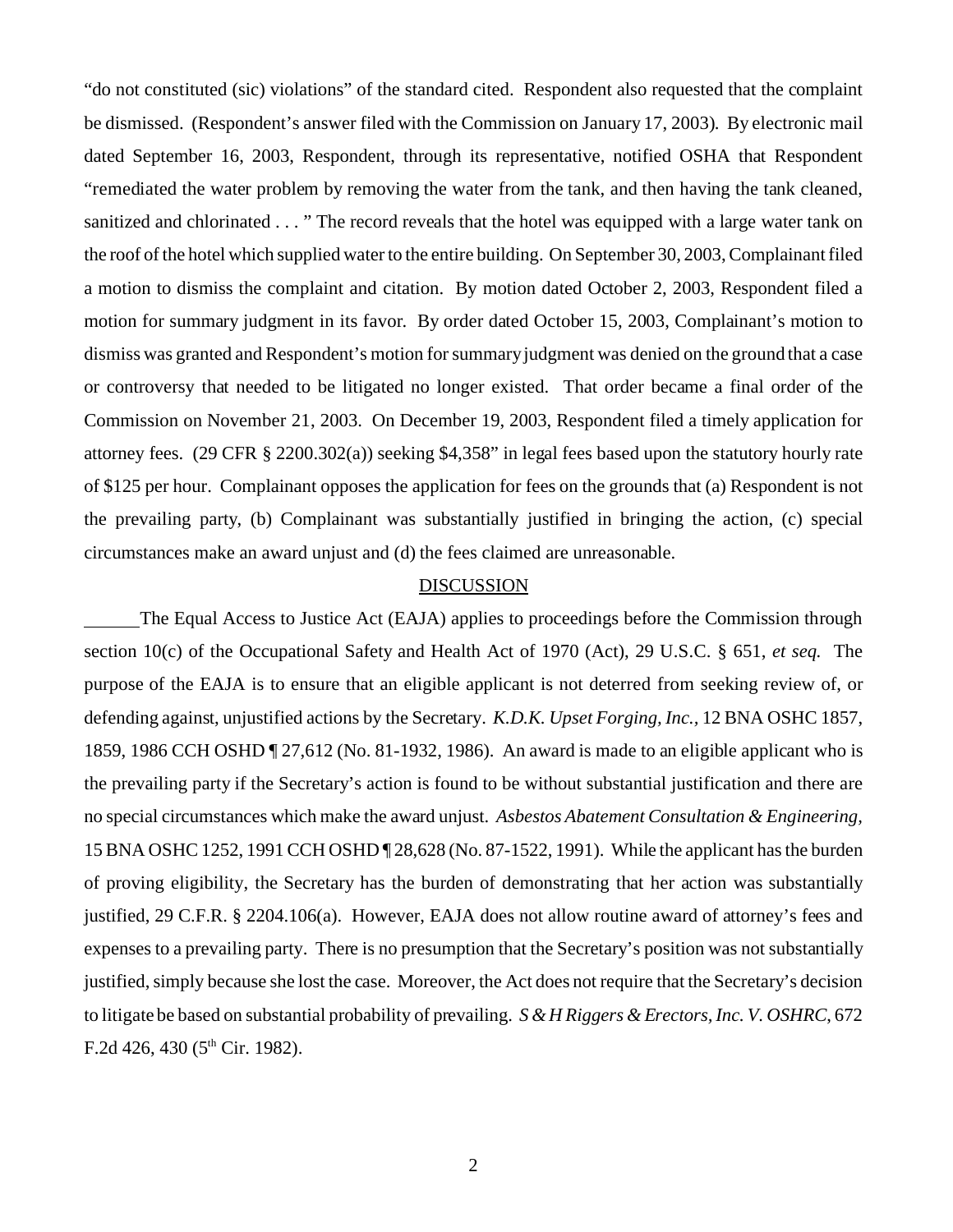#### **ELIGIBILITY**

To be eligible for costs pursuant to EAJA, an applicant must establish that on the date that it filed its notice of contest, it was a "partnership corporation, association, or public or private organization that has a net worth of not more than seven million dollars and employs not more than 500 employees." 29 C.F.R. § 2204.105. Respondent's petition provides documentation establishing its net worth as \$3,375,000 as well as the assertion that "the company employed 10 employees" at the time that the notice of contest was filed. Complainant does not dispute Respondent's eligibility under the Act. Accordingly, Respondent's petition establishes its eligibility at the time of its notice of contest.

### PREVAILING PARTY

To be considered as a prevailing party within the meaning of the Act, the record must establish that Respondent succeeded on any significant issue involved in the case and achieved some benefit which it sought in pursuing litigation. *K.O.K. Upset Forging, Inc.,* 12 BNA OSHR 1856, 1857 (1986). It is not necessary for Respondent to have prevailed on all issues but only as to a "discrete substantive portion of the proceeding." *H.P. Fowler Contracting Corp.*, 11 BNA OSHC 1841, 1845 (1984).

Respondent asserts that it is the "prevailing party" with respect to item 1 of the citation because the Secretary withdrew that item from the matters to be tried at the hearing. Thus, according to Respondent, it has prevailed on a "discrete substantive portion of the proceeding" by achieving that which it sought in pursuing litigation; that is, the dismissal of item 1 of the citation. Complainant, however, disputes that Respondent constitutes a prevailing party within the meaning of the Act. According to Complainant, Respondent has not achieved its primary purpose in filing its notice of contest nor has it accrued tangible benefits as a result of Complainant's dismissal of the action. The essence of the jurisdictional dispute between the parties is whether Respondent hotel constitutes a temporary labor camp by virtue of the fact that employees resided at the hotel as part of the terms of their employment. According to both parties, the Secretary must establish that the Hotel was a temporary labor camp in order to prevail under the standard cited. Indeed, the theory presented by Respondent in its motion for summary judgment was offered in support of the conclusion that the hotel was not a temporary labor camp within the meaning of the cited standard and therefor, the citation should be dismissed due to Complainant's failure to establish the jurisdictional requirements for the citation. Thus, according to Complainant, Respondent has failed to achieve that which it sought to achieve by filing its notice of contest; that is, a determination that the hotel is not a temporary labor camp. However, in its answer to the complaint filed in this matter, Respondent listed eleven affirmative defenses in addition to its general denial of the allegations. For all the grounds listed in its answer, including lack of jurisdiction, Respondent's prayer for relief demanded that the citation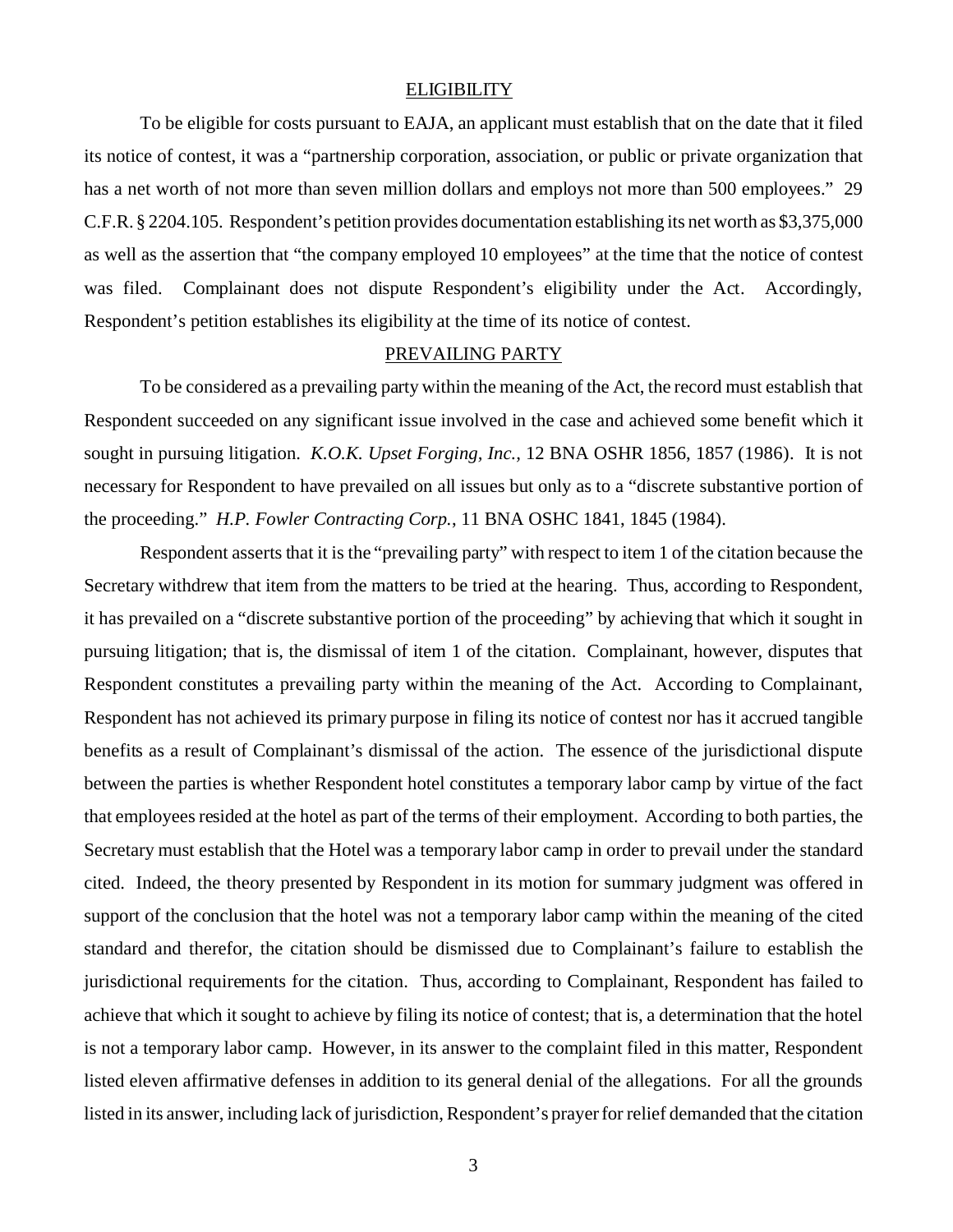and complaint be dismissed. Although Respondent may have preferred to obtain a judgment in its favor with respect to the jurisdictional issue, it is clear that Respondent was seeking dismissal of the matter. Since this is precisely what occurred in this case, Respondent must be considered as the prevailing party.

#### SUBSTANTIAL JUSTIFICATION

As an eligible prevailing party, Respondent may be entitled to an award of attorney fees and expenses unless the Secretary establishes that her position was substantially justified in pending litigation or the record shows special circumstances which makes an award unjust. "The test of whether the Secretary's action is substantially justified is essentially one of reasonableness in law and fact." *Mautz & Orem, Inc.*, 16 BNA OSHC 1006, 1991-1993 CCH OSHD ¶ 29,986, p. 41,066 (No. 89-1366, 1993). The Secretary must show that there is a reasonable basis for the facts alleged; for the theory she propounds; and that the facts alleged will reasonably support the legal theory advanced. *See Gaston v. Bowen,* 854 F.2d  $379, 380$  ( $10<sup>th</sup>$  Cir. 1988). The fact that the Secretary may have lost as to these items does not mean that her position in pursing them in litigation was not substantially justified. *S & H Riggers & Erectors, Inc. v. OSHRC, supra,* at 430. In cases before the Commission, facts need to be proved by only a preponderance of the evidence, not by clear and convincing evidence or beyond a reasonable doubt. The EAJA should not be read to deter the Secretary from pursuing in good faith cases which are reasonable in advancing the objective of workplace safety and health, if such cases are reasonably supportable in fact and law. The facts forming the basis of the Secretary's position need not be uncontradicted. If reasonable persons fairly disagree whether the evidence establishes a fact in issue, the Secretary's evidence can be said to be substantial. The phrase "substantially justified" means "justified in substance or in the main . . ., that is, justified to a degree that could satisfy a reasonable person. This interpretation of the phrase accords with related uses of the term 'substantial' and is equivalent to the 'reasonable basis both in law and fact' formulation adopted by the vast majority of courts of appeals." *Pierce v. Underwood*, 108 S. Ct. 2541, 2543 (1988).

As stated previously, a major issue addressed by each party is whether the hotel constitutes a temporary labor camp as a jurisdictional prerequisite for the standard cited. Both parties have submitted extensive and learned memoranda of law with respect to both sides of this complex issue. Complainant states that some of the employees who resided at the hotel were nonresident workers and the housing provided by Respondent was a condition of employment. Therefor, the hotel accommodations fall within the jurisdiction of the Nonresident Workers Act. Title 3 § 4411, *et seq.*, of the CNMI Code. Since the housing was a condition of employment, it also falls within the coverage of the OSH Act. (Citing *Frank Diehl Farms v. Secretary of Labor*, 696 F.2d 1325, 11<sup>th</sup> Cir. 1983). Complainant seeks support for her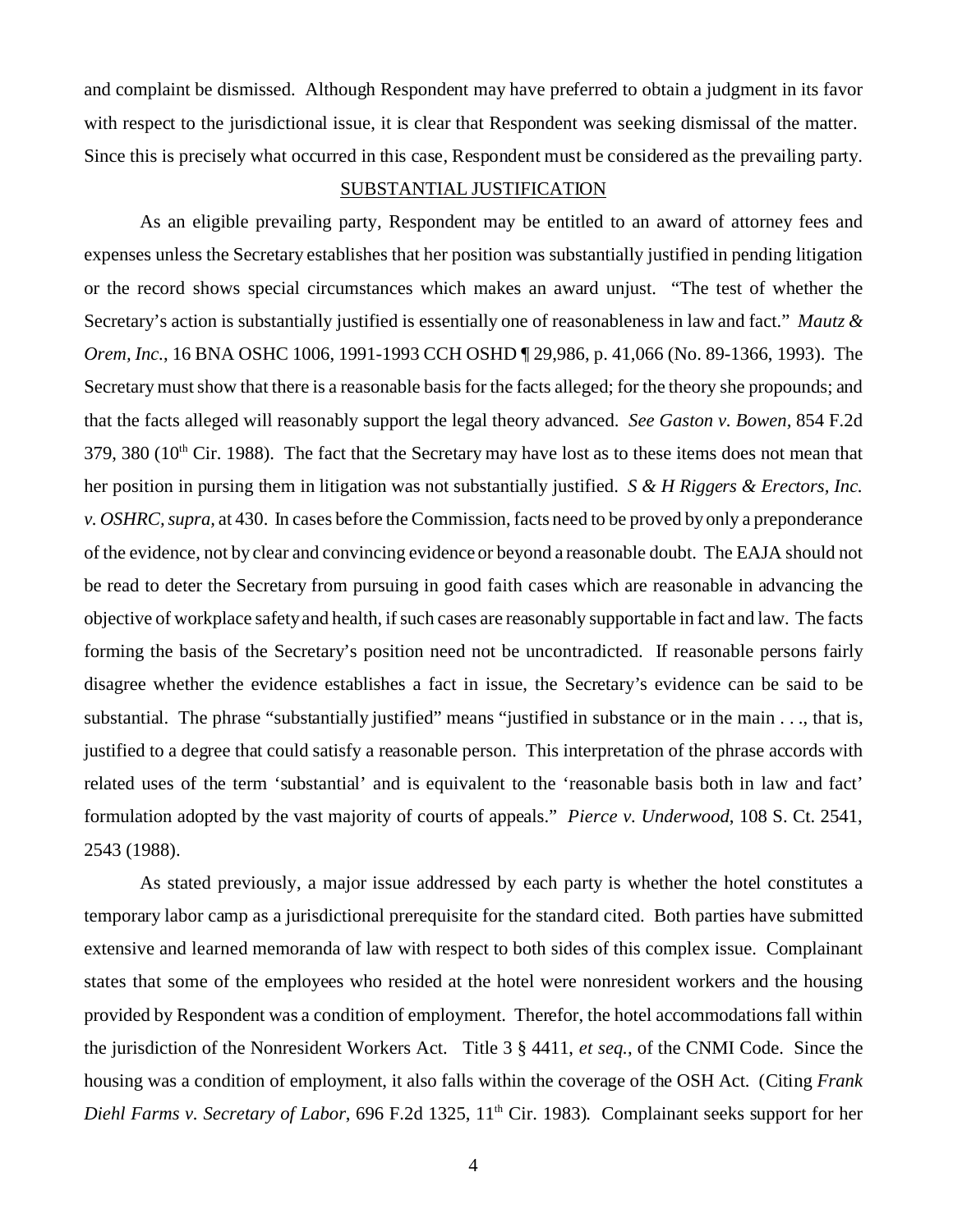theory from other circuit court decisions as well as OSHA interpretive letters and memoranda. Respondent, on the other hand, vigorously disputes Complainant's argument and, by citing many of the same cases and memoranda relied upon by Complainant, arrives at a conclusion diametrically opposed to Complainant's.

The opposing theories presented by both parties appear to be sound and well supported within their respective memoranda of law. It is not necessary, however, to decide which side would have ultimately prevailed in this complex issue. Pursuant to an application for attorney fees under EAJA, it is only necessary to determine whether the Secretary was substantially justified in bringing the action; that is, has Complainant established that there was a reasonable basis for the facts alleged, for the theory propounded and whether the facts reasonably support that theory. See *Gaston v. Bowls, supra.* 

Based upon the submission of both parties it is concluded that the Secretary was substantially justified in initiating this action in fact and law. The Secretary, however, was confronted with more practical consideration in exercising its prosecutorial discretion to dismiss this case. Upon being notified by Respondent on September 16, 2003, that the alleged violative condition had been abated and, thus, the hazard to which employees had been exposed was no longer present, Complainant was faced with the decision as to whether further litigation was economically justified. Complainant's opposition to the application for attorney fees includes the affidavit of Frank Strasheim, the Regional Administrator for OSHA's Region IX. Mr. Strasheim states that he is responsible for worksite inspections for the Northern Mariana Islands to ensure compliance with the Act. He, apparently, made the decision to terminate this litigation. His reasons for that decision are set forth in his affidavit as follows:

> "After learning that the employees of the Saipan Koreana Hotel were being exposed to contaminated water in the employer provided housing in which they lived and in their workplace, my primary concern was to ensure that the contamination was removed from the Saipan Koreana's water system as quickly as possible.

> After learning that Saipan Koreana Hotel had taken effective action to clean its water system to ensure that the water was no longer contaminated, I considered whether to continue the litigation against the Hotel.

> As part of the consideration of whether to continue the litigation against the Saipan Koreana Hotel, I also considered amending the citation to include a violation of 29 C.F.R. § 1910.141(b), OSHA's sanitation standard, which requires that potable water be provided in the workplace. This proposed amended citation would have been based on the fact that the Saipan Koreana Hotel had a single water system, so that contaminated water would have been the only water available in both the employer provided housing within the hotel as well as the rest of the hotel which comprised the employees' workplace.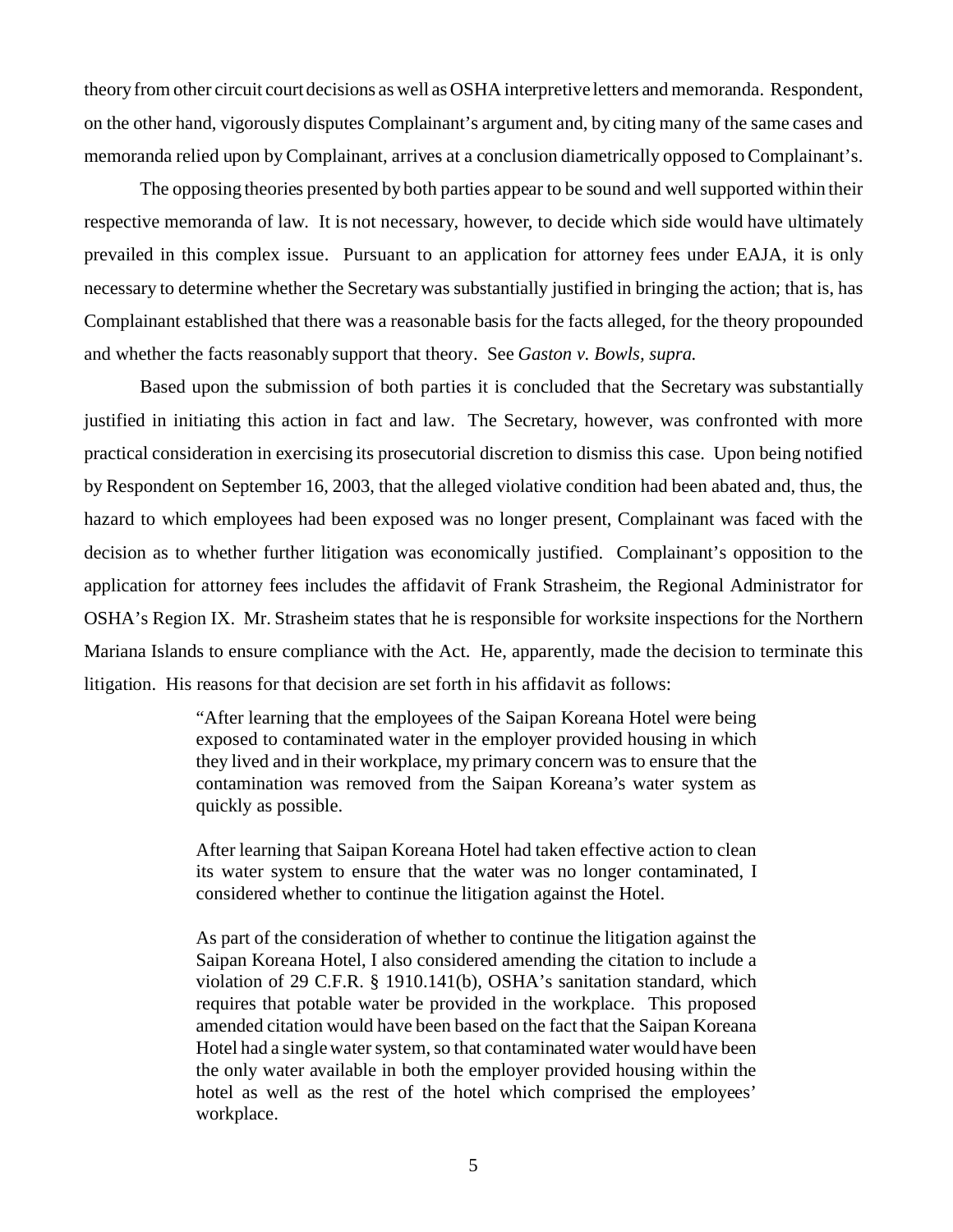OSHA does not maintain an office on Saipan, so the consideration of whether to amend the citation and continue with the litigation was heavily influenced by the enormous costs that would be incurred.

After considering the fact that the Saipan Koreana Hotel had satisfactorily abated the violation, thus eliminating the danger faced by its employees' due to their exposure to water contaminated with fecal matter, I concluded that the enormous costs associated with the continued litigation of this case could not be justified and that the citation should be withdrawn and the case dismissed."

Thus, on September 30, 2003, two weeks after being informed by Respondent that the hazardous condition had been corrected, the Secretary filed a motion to dismiss the matter. In light of the distances between Saipan and San Francisco and the costs associated with litigation, Complainant's decision to withdraw the case from further litigation is reasonable.

The remaining issue is whether Complainant was unreasonably tardy in deciding to dismiss the action and notifying Respondent that the Secretary would no longer pursue litigation. Respondent's submission indicates that two hours and fifty four minutes of attorney time was devoted to the defense of this case between September 17, 2003 and September 26, 2003, inclusive. If Complainant was unreasonably tardy in making the decision to withdraw after being notified that the hazard had been abated and filing the motion to dismiss, Respondent would be entitled to attorney fees expended during the period deemed to be unreasonable. However, given the complexities of the issues involved as well as the location